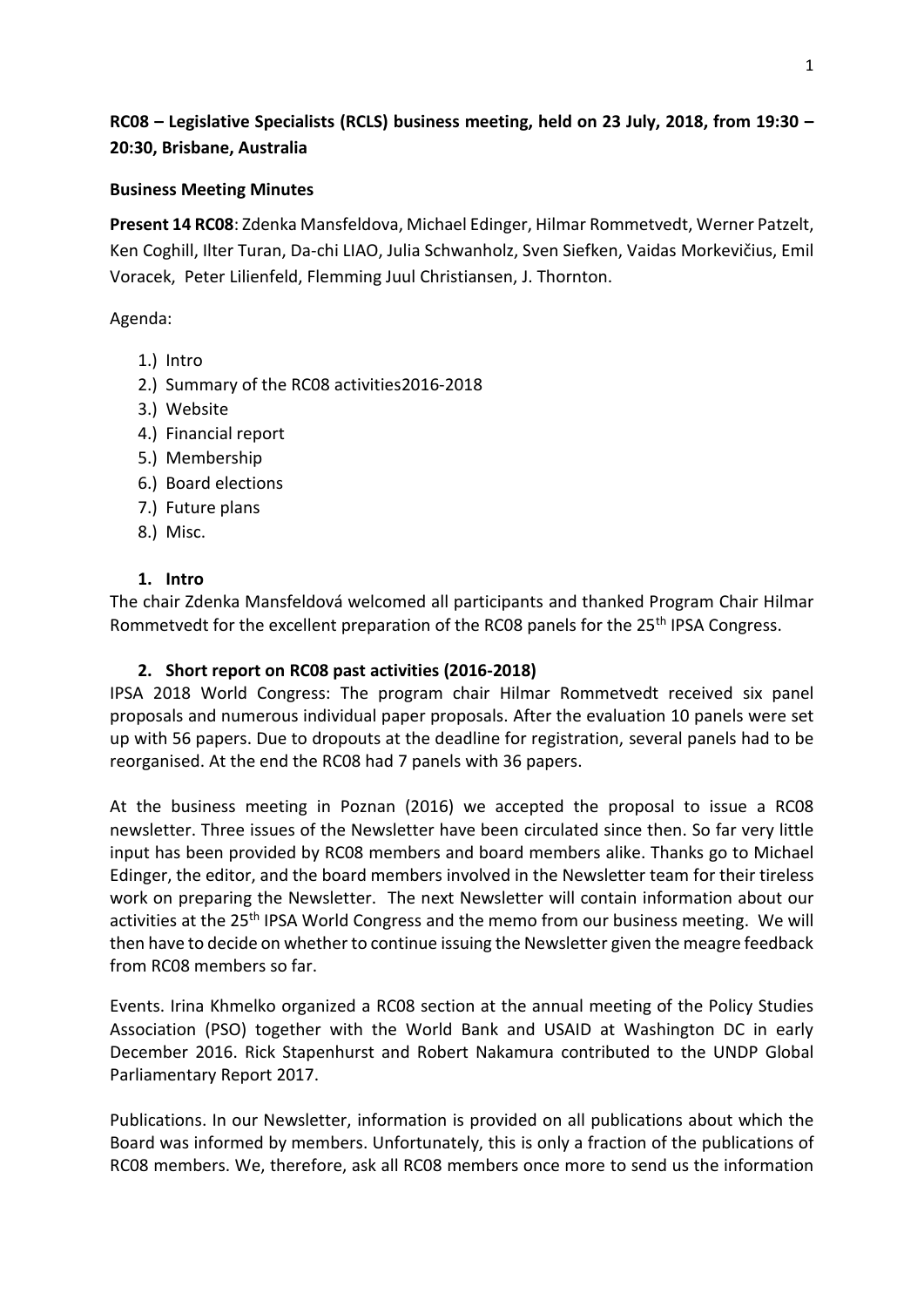on their publications, ideally with a blurb and the front page. Please direct your messages to michael.edinger@uni-jena.de.

## **3. Financial report (delivered by Rick Stapenhurst)**

Our opening balance, two years ago, was \$1,142.00. Since then, eight members have paid the \$25 membership dues, with the result that our current balance is \$1,342.00. No expenses have been incurred.

We need to improve the fee collection so we can implement our planned activities. Payment is preferred by money order or draft, sent directly to the treasurer; alternatively, by wire transfer (in which case, an email should be send to the treasurer as the bank does not track the name of the person sending the transfer).

Zdenka Mansfeldova will clarify once more with the treasurer Rick Stapenhurst the account number and the instruction for payment in general. This information will be published in the next RC08 newsletter, circulated to members via e-mail and published on the RC08 - Legislative Specialists website.

## 4. **David M. Olson Prize.**

At our business meeting in Poznan (2016) we unanimously decided to establish the RC08 David M. Olson Prize for best IPSA World Congress paper by a junior scholar. RC08 panels chairs and discussants will be asked to nominate excellent single authored papers presented by junior researchers in Brisbane. Junior researchers are all scholars with up to 7 years since completion of their PhD provided that they are not full professors. **Please,** send your suggestions to the RC08 chair (zdenka.mansfeldova@soc.cas.cz) and to the new program chair [\(michael.edinger@uni-jena.de\)](mailto:michael.edinger@uni-jena.de) until 30 August 2018 indicating why the proposed candidate's paper qualifies for the RC08 David Olson Prize. A jury composed of the RC08 chair, the RC08 co-chair, the RC08 program chair and two further board members will choose the best paper among the proposals received from the panel chairs. The winner of the first RC08 David Olson Prize will be announced on 30 September 2018.

Only single authored papers qualify!

- 5. **Website**  We need to find somebody to replace our current webmaster Erik Fritzsche and take care for our website. Erik Fritzsche will be leaving Dresden University in autumn 2018. RC08 board members who have not actively contributed to the RC since the World Congress in Poznan are strongly encouraged to consider taking over as webmaster.
- 6. **Membership.** Zdenka Mansfeldova commented on the existing list of RC08 members. Until now, the list of RC members that the IPSA Executive was able to deliver included only IPSA individual members interested in joining RC08. This has never been a complete list of RC08 members. As the IPSA Rules and Procedures state, RC members – unlike RC chairs – are not required to be IPSA members. Membership in the RCs is open to any political scientist who is a member of the national association affiliated with IPSA, and to individual members of IPSA (Article 4). The IPSA Executive will be asked to provide a full list of RC08 members. However,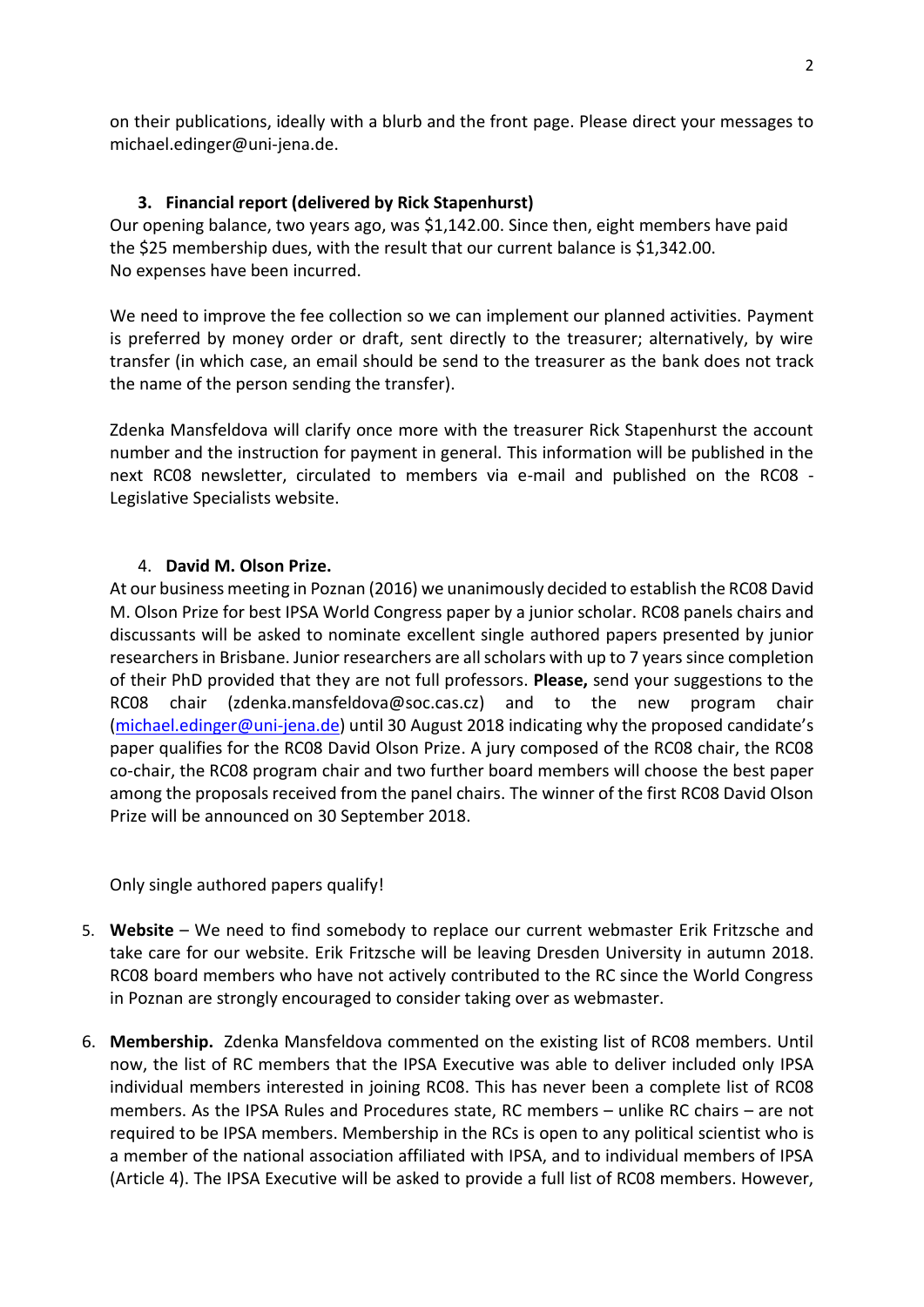on the basis of available information, there is a substantial underrepresentation of some regions (Latin Amerika, Africa, and Asia-Pacific). The new RC08 board will consider promoting RC08 activities through the national political science associations.

## **7. Board Elections**

RC08 Board as of 23 July 2018:

## *RC08 committee officials***:**

Dr. Zdenka Mansfeldova, Chair, elected until 2020 Prof. Frederick Stapenhurst, Vice-chair and Treasurer, will finish the term as vice-chair and continue as Board member/treasurer Prof. Hilmar Rommetvedt, Program Chair, will finish the term

Board members, elected in 2016 in Poznan:

- Dr. Irina Khmelko, University of Tennessee, Chattanooga, USA, research director for USA – will stand for vice-chair position
- Prof. Dr. Omer Faruk Genckaya**,** Bilkent University, Ankara, Turkey will continue
- Adjunct Prof. Ken Coghill, Department of Management and Marketing, Swinburne University, Australia - will continue
- Prof. Werner Patzelt, University of Technology, Dresden, Germany will continue
- Dr. Michael Edinger, University of Jena, Germany will stand for -program chair position
- Prof. Irmina Matonyte, I[SM University of Management and Economics,](https://www.researchgate.net/institution/ISM_University_of_Management_and_Economics) Vilnius/ Military Academy of Lithuania, Lithuania – will resign, email from 27.5.2018
- Dr. Petra Guasti, Goethe University Frankfurt, Germany and Institute of Sociology at the Czech Academy of Sciences – will continue

## **New candidates for vacant positions:**

Dr. Julia Schwanholz, Institut für Politikwissenschaft , Georg-August-Universität Göttingen Dr. Sven T. Siefken, Martin Luther University of Halle-Wittenberg, Halle (Saale), Germany Dr. Osnat Akirav, Western Galilee College, Israel

Professor Da-Chi LIAO. National Sun Yat-sen University, Kaohsiung, Taiwan Colleen Lewis, Adjunct Professor, National Centre for Australian Studies, Faculty of Arts, Monash University, Australia

The candidates present at the business meeting introduced themselves, whilst the others had sent written information that was read out at the business meeting. All candidates were elected by majority of votes. With the election of the new Board members, we reached a better regional representation and increased the thematic diversity.

# **IPSA RC08 – Legislative Specialists, new Board after the business meeting held on 23 July 2018**

## **RC08 committee officials:**

**Dr. Zdenka Mansfeldova**, Chair

Institute of Sociology, Czech Academy of Sciences, [zdenka.mansfeldova@soc.cas.cz](mailto:zdenka.mansfeldova@soc.cas.cz)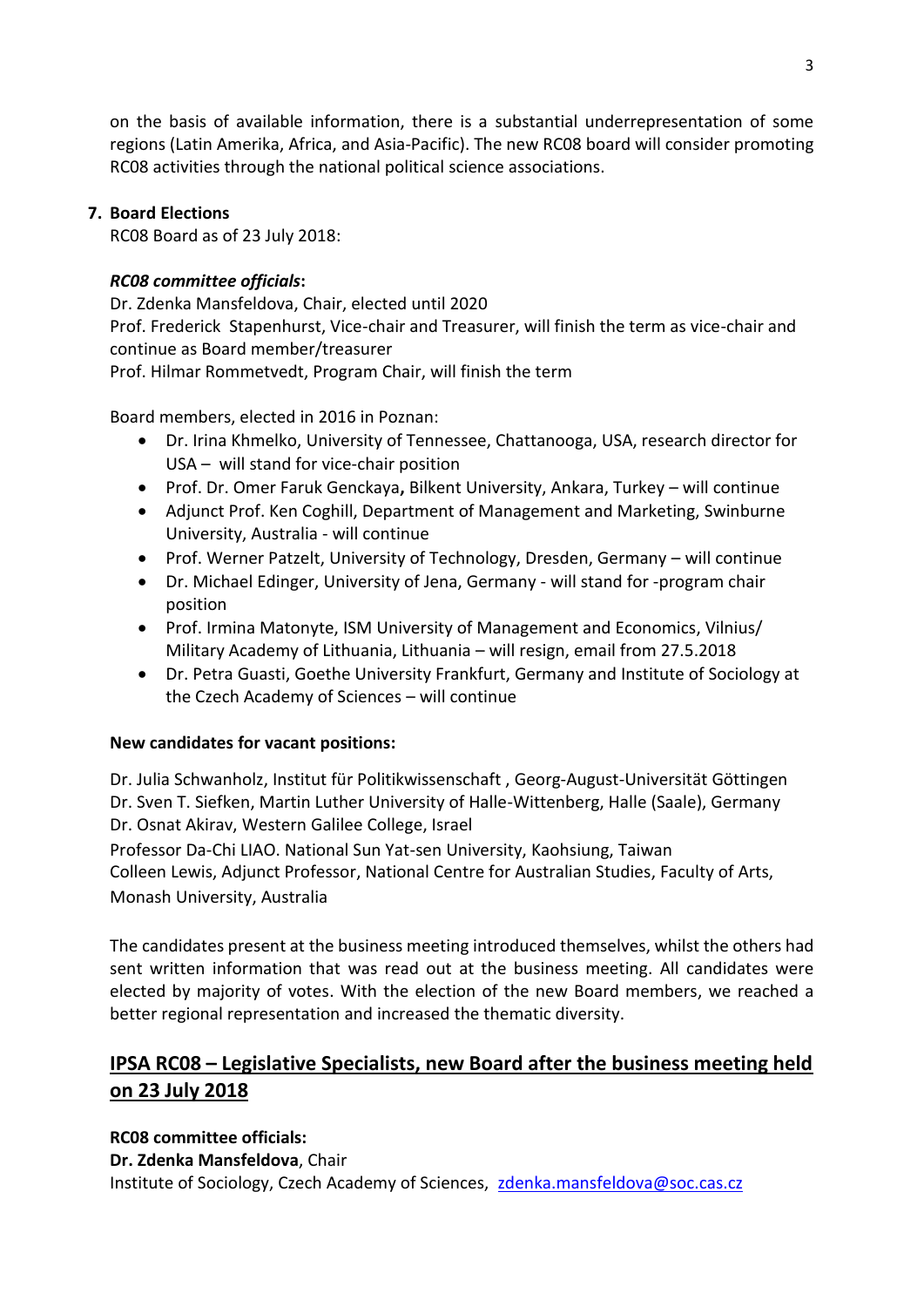**Dr. Irina Khmelko**, Vice-chair University of Tennessee, Chattanooga, USA, [irina-khmelko@utc.edu](mailto:irina-khmelko@utc.edu)

#### **Dr. Michael Edinger**, Secretary – Program chair University of Jena, Germany, [michael.edinger@uni-jena.de](mailto:michael.edinger@uni-jena.de)

#### **Board members:**

**Adjunct Prof. Ken Coghill** Department of Management and Marketing, Swinburne University, Australia, [kcoghill@swin.edu.au](mailto:kcoghill@swin.edu.au)

**Prof. Dr. Omer Faruk Genckaya** Bilkent University, Ankara, Turkey, [genckaya@bilkent.edu.tr](mailto:genckaya@bilkent.edu.tr)

#### **Prof. Frederick (Rick) Stapenhurst**, Treasurer

McGill University, Montréal, and Laval University, Québec, Canada, [frederick.stapenhurst@mcgill.ca](mailto:frederick.stapenhurst@mcgill.ca)

#### **Prof. Werner Patzelt**,

University of Technology, Dresden, Germany, [werner.patzelt@tu-dresden.de](mailto:werner.patzelt@tu-dresden.de)

#### **Dr. Petra Guasti**

Goethe University Frankfurt, Germany and Institute of Sociology at the Czech Academy of Sciences, [petraguasti@googlemail.com](mailto:petraguasti@googlemail.com)

## **Dr. Julia Schwanholz**

Institut für Politikwissenschaft , Georg-August-Universität Göttingen, [julia.schwanholz@sowi.uni-goettingen.de](mailto:julia.schwanholz@sowi.uni-goettingen.de)

#### **Dr. Osnat Akirav**

Western Galilee College, Israel, [Osnatak@bzeqint.net](mailto:Osnatak@bzeqint.net)

#### **Dr. Sven T. Siefken**

Martin Luther University of Halle-Wittenberg, Halle (Saale), Germany [sven.siefken@politik.uni-halle.de](mailto:sven.siefken@politik.uni-halle.de)

#### **Professor Da-Chi LIAO**

National Sun Yat-sen University, Kaohsiung, Taiwan (R.O.C.), [dcliao@mail.nsysu.edu.tw](mailto:dcliao@mail.nsysu.edu.tw)

## **Adjunct Professor Colleen Lewis**

National Centre for Australian Studies, Faculty of Arts, Monash University Australia[, colleen.lewis@monash.edu](mailto:colleen.lewis@monash.edu)

**8. Future plan**